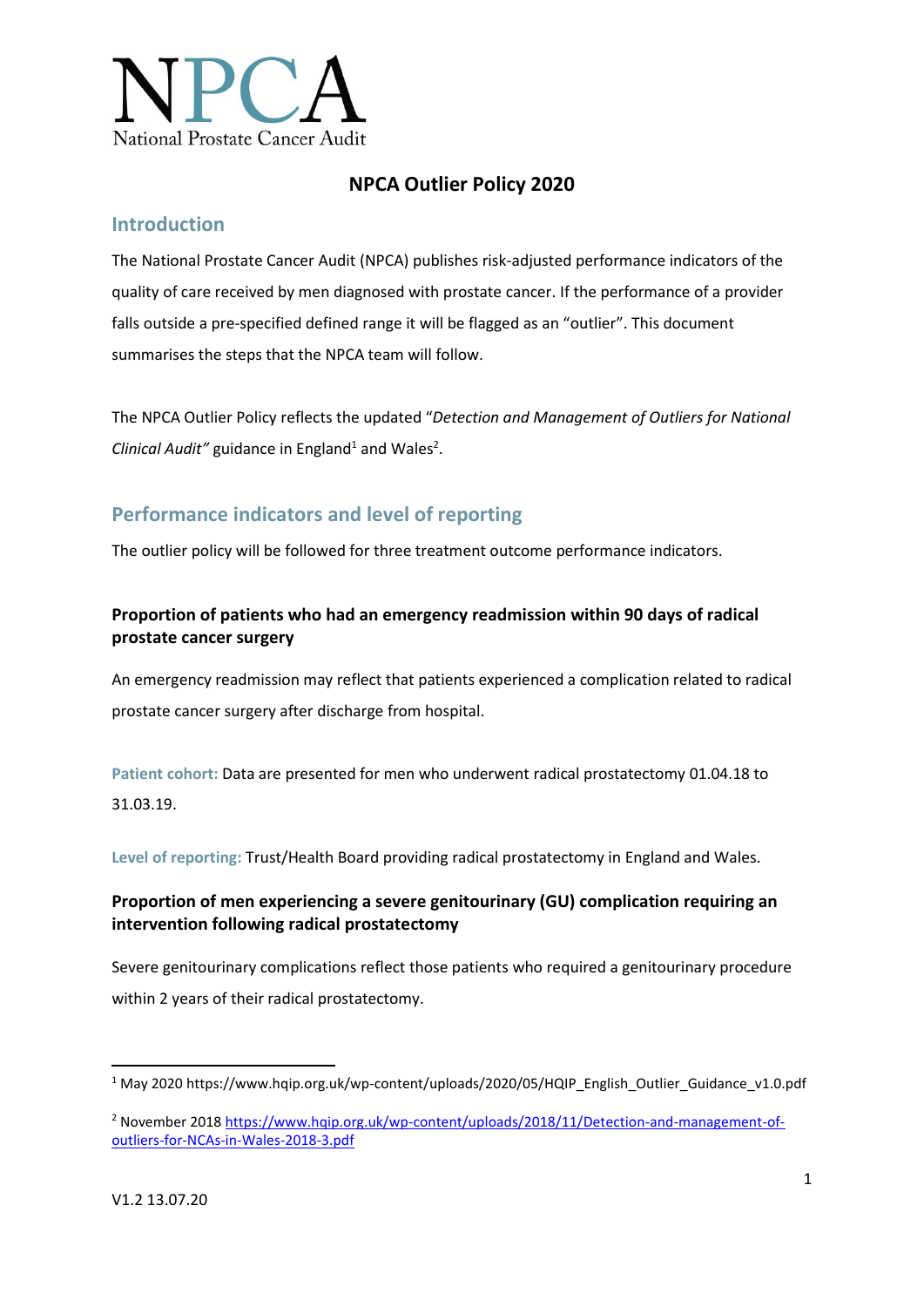**Patient cohort:** Data are presented for men who underwent radical prostatectomy 01.01.17 to 31.12.17.

**Level of reporting:** Trust/Health Board providing radical prostatectomy in England and Wales.

### **Proportion of men experiencing a severe gastrointestinal (GI) complication requiring an intervention following radical radiotherapy**

Severe gastrointestinal complications reflect those patients who required a gastrointestinal procedure within 2 years of their radical radiotherapy.

**Patient cohort:** Data are presented for men who underwent radical radiotherapy 01.01.17 to 31.12.17.

**Level of reporting:** Trust/Health Board providing radical radiotherapy in England and Wales.

## **Data collection & data quality<sup>3</sup>**

In England, the NPCA analyses data received from the National Cancer Registration and Analysis Service (NCRAS), Public Health England for all patients with a diagnosis of prostate cancer (ICD10 code "C61") in the National Cancer Data Repository (NCDR). We do not report *case-ascertainment* as this will be per definition 100%.

NCRAS collects patient-level data from all NHS acute providers using a range of national data-feeds. This includes the Cancer Outcomes and Services Dataset (COSD), which specifies the data items that need to be submitted. Data is submitted to the NCDR on a monthly basis via MDT electronic data collection systems. Clinical sign-off of data submitted to NCRAS is not mandated in England. Instead, each year, the NPCA team work with Trusts during a data validation phase and support them to review their data quality and completeness.

These data are linked to other national datasets to provide extra information. In England these supplementary datasets are Cancer Registry data, Hospital Episode Statistics (HES) data, the Office for National Statistics (ONS) dataset and the National Radiotherapy Dataset (RTDS).

1

<sup>3</sup> *In the rare circumstances in which information provided to the NPCA by NCRAS or WCN could reasonably suggest the presence of very serious issues with clinical practice or system failure that presents a risk of harm to patients, the NPCA will implement the escalation process described in Table 3 in the following guidance published February 2019: [https://www.hqip.org.uk/wp-content/uploads/2019/02/NCAPOP-Cause-for-Concern-](https://www.hqip.org.uk/wp-content/uploads/2019/02/NCAPOP-Cause-for-Concern-Guidance-Final-E-and-W-Feb-2019.pdf)[Guidance-Final-E-and-W-Feb-2019.pdf](https://www.hqip.org.uk/wp-content/uploads/2019/02/NCAPOP-Cause-for-Concern-Guidance-Final-E-and-W-Feb-2019.pdf)*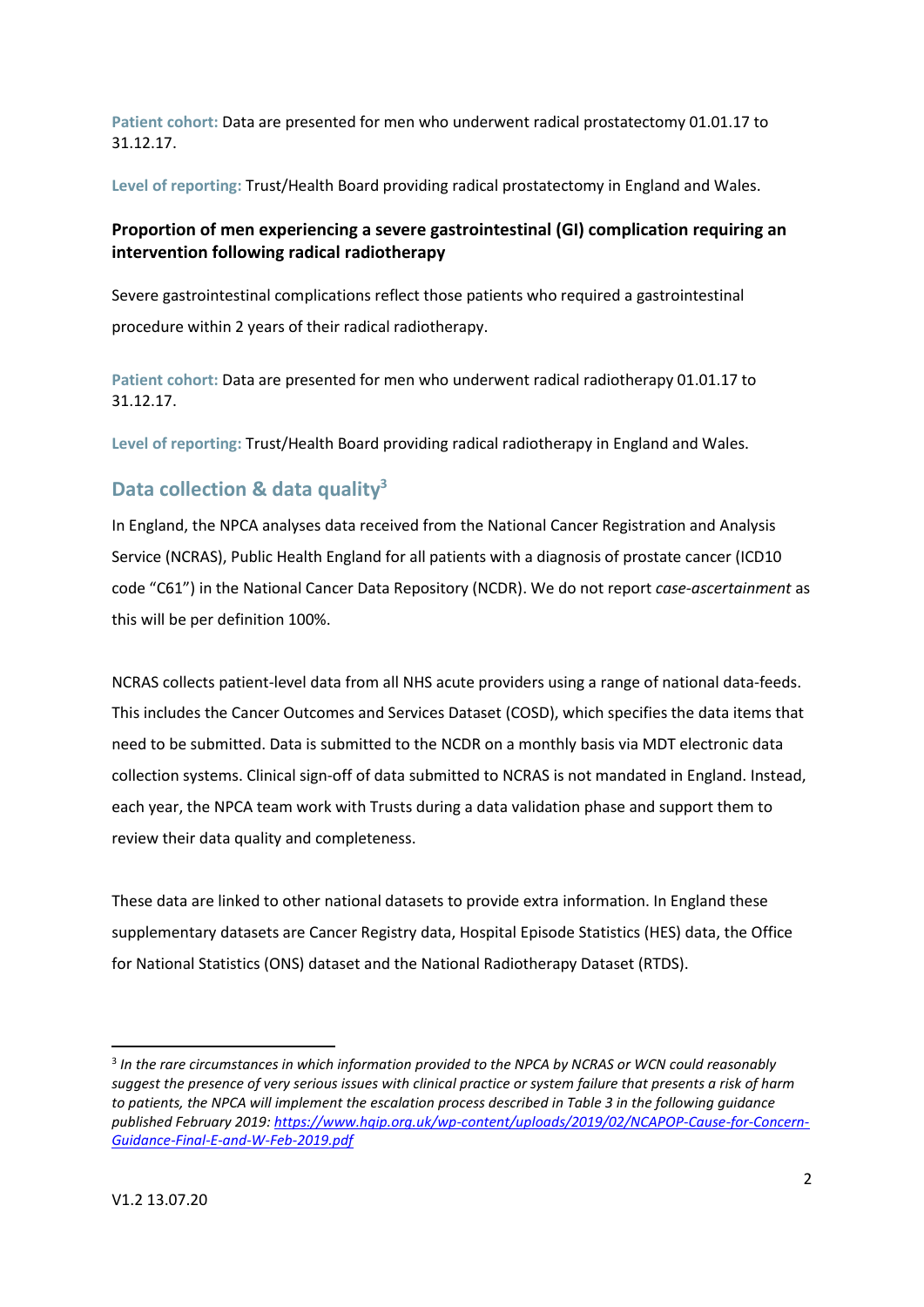The NPCA's data collection partner in Wales is the Wales Cancer Network (WCN), Public Health Wales. The NPCA dataset is captured through a national system, Cancer Information System for Wales (CaNISC), after identification by hospital cancer services and uploaded via electronic MDT data collection systems. Prior to submission of NPCA data to the WCN each patient record is validated, frequently by an MDT coordinator, and signed off by a designated clinician. Patient records are signed off when all key data items have been completed.

In Wales, NPCA data are linked to additional data items from the Patient Episode Database for Wales (PEDW), ONS and CaNISC. The NPCA dataset is captured through CaNISC, which also provides information regarding radiotherapy intent, site and dosing.

*Data-completeness* refers to the completeness of the data submitted by Trusts and Health Boards for each patient. High levels of data completeness are required to provide a representative indicator of clinical practice. Data will be considered missing if it does not meet a number of initial range and consistency checks.

Where outlier status cannot be determined due to issues with data quality/completeness the provider will be named and a note included in the report. However, since the NPCA initiated the outlier process in 2017, we have been able to include every provider in our analyses.

#### **Detection of a "potential outlier"**

The NPCA will determine whether the performance indicator for a Trust/Health Board is outside the limits of a funnel plot. The funnel limits in this plot define differences from the national average performance corresponding to two or three standard deviations. The width of the funnel reflects the amount of uncertainty in the indicator.

#### **Definition of an Alarm:**

An estimate for a performance indicator more than three standard deviations from the national average is deemed to be an 'alarm'. The Trust/Health Board will be considered to be a potential outlier and required to undergo all steps in the outlier process shown below.

#### **Definition of an Alert:**

An estimate for a performance indicator more than two but below three standard deviations from the national average for two consecutive years is deemed to be an 'alert'. The condition that an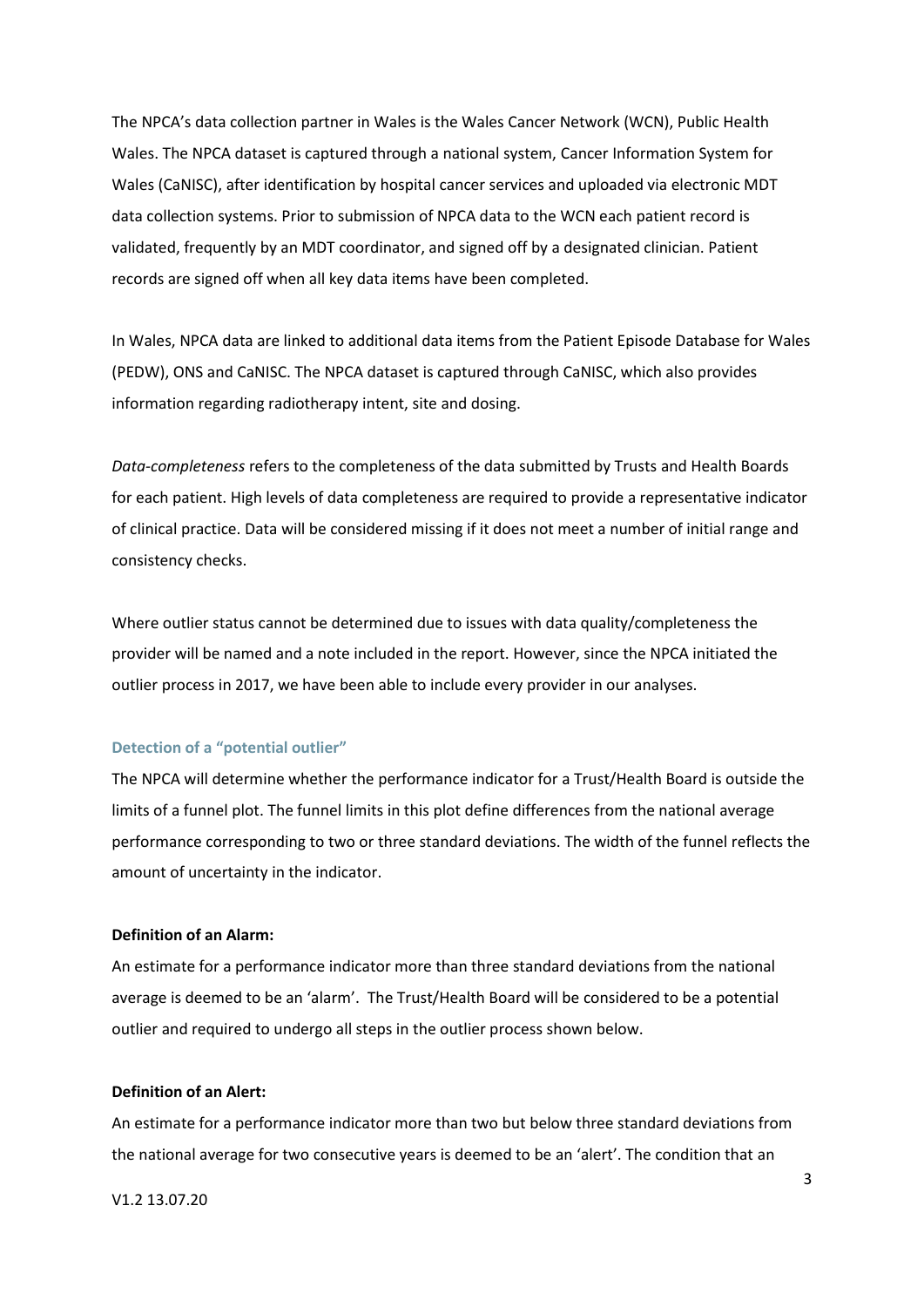estimate should be within the defined range twice in a row before it is considered an 'alert' was added to reduce the chance that a Trust / Health Board is erroneously identified as a potential outlier. The Trust/Health Board will be notified and data provided (step 2 in the outlier process below). A formal response from the provider is not required.

#### **Management of a potential outlier – role of the Trust/Health Board and the NPCA team**

The following Table summarises the key steps that will be followed in managing a potential 'alarm' outlier provider, including the actions required, the people involved, and the maximum time scales.

Trusts/Health Boards should invest the time and resources required to review the data when identified as a potential outlier. If after review of their data, a provider is still considered to be a 'alarm' outlier, they will be named as a potential outlier in the Annual Report 2020.

The NPCA uses cancer data provided by NCRAS and WCN. The responsibility for the accuracy and completeness of the submitted data rests with the Trust/Health Board teams including the clinical staff providing the service to patients and the data collection and submission staff within the Trust/Health Board.

In keeping with updated guidance from HQIP, '*NCAPOP audits should notify CQC and HQIP of both confirmed alarm and alert level outliers.' 4*

**<sup>.</sup>** <sup>4</sup> May 2020 https://www.hqip.org.uk/wp-content/uploads/2020/05/HQIP\_English\_Outlier\_Guidance\_v1.0.pdf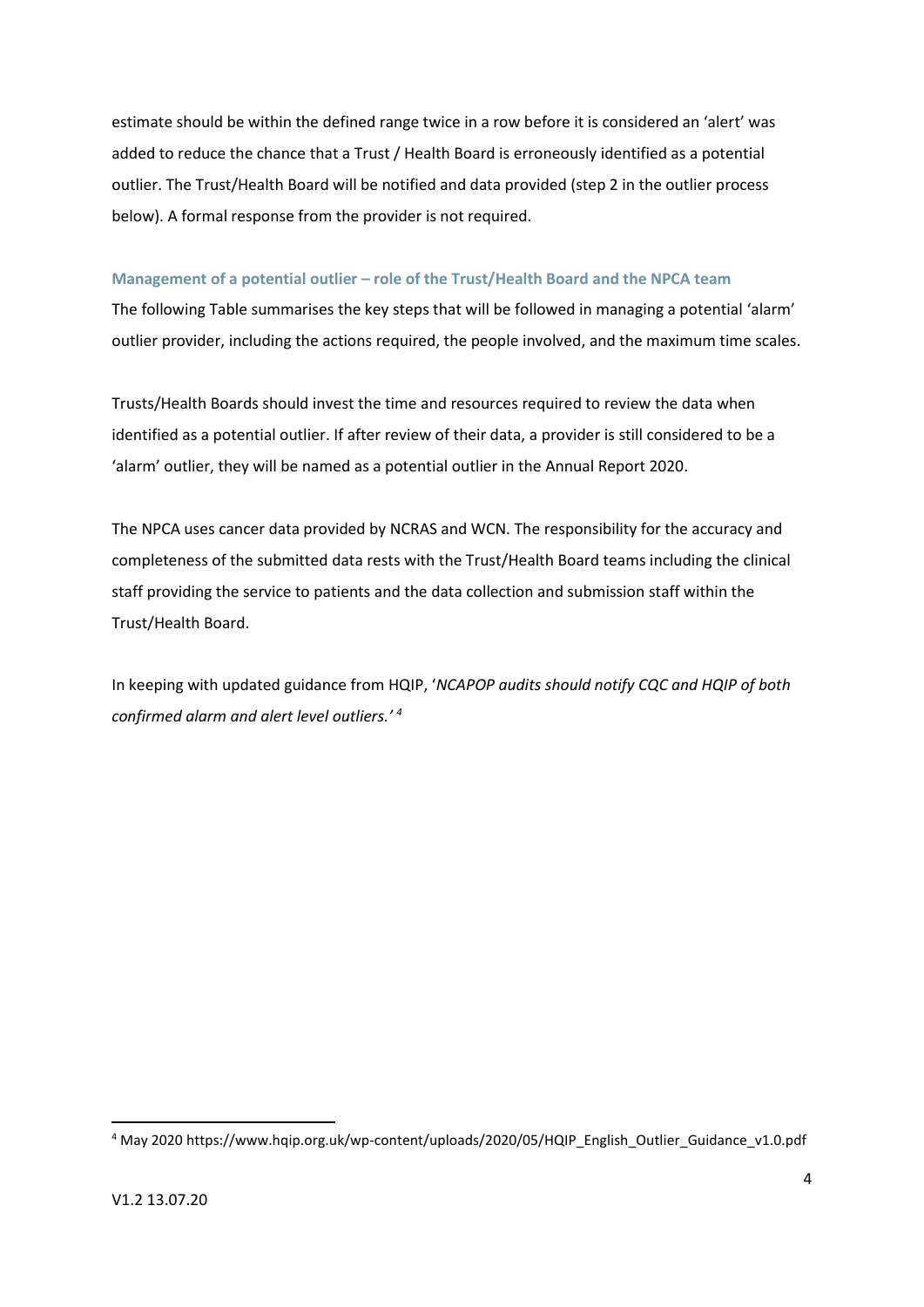# **Outlier management process and timeframe for potential 'alarms' \***

| <b>Stage</b>   | <b>What action?</b>                                                                                                                                                                                                                                                  | Who?                          | <b>Within how</b> |
|----------------|----------------------------------------------------------------------------------------------------------------------------------------------------------------------------------------------------------------------------------------------------------------------|-------------------------------|-------------------|
|                |                                                                                                                                                                                                                                                                      |                               | many working      |
|                |                                                                                                                                                                                                                                                                      |                               | days?             |
| 1              | If a Trust / provider organisation is considered to be a<br>potential outlier, the NPCA Project Team will carry out a<br>careful scrutiny of the data handling and analyses<br>performed to determine whether there is:                                              | <b>NPCA</b>                   | 10                |
|                | 'No case to answer'                                                                                                                                                                                                                                                  |                               |                   |
|                | • potential outlier status not confirmed                                                                                                                                                                                                                             |                               |                   |
|                | · data and results revised in NPCA records                                                                                                                                                                                                                           |                               |                   |
|                | · details formally recorded                                                                                                                                                                                                                                          |                               |                   |
|                | 'Case to answer'                                                                                                                                                                                                                                                     |                               |                   |
|                | • potential outlier status                                                                                                                                                                                                                                           |                               |                   |
|                | Proceed to stage 2                                                                                                                                                                                                                                                   |                               |                   |
| $\overline{2}$ | The Lead Clinician in the provider organisation will be<br>informed about the potential outlier status and requested<br>to identify any data errors or justifiable explanation/s. All<br>relevant data and analyses will be made available to the<br>Lead Clinician. | <b>NPCA Clinical</b><br>leads | 5                 |
|                | A copy of the request must be sent to the provider<br>organisation CEO and Medical Director.                                                                                                                                                                         |                               |                   |
| 3              | Lead Clinician to provide formal written response to NPCA<br>which will be published in the Annual Report (see stage<br>$8$ ).                                                                                                                                       | Provider Lead<br>Clinician    | 25                |
| 4              | Review of 'potential alarm' Lead Clinician's response to<br>determine:                                                                                                                                                                                               | <b>NPCA</b>                   | 20                |
|                | 'No case to answer'                                                                                                                                                                                                                                                  |                               |                   |
|                | . It is confirmed that the data originally supplied by the<br>provider contained inaccuracies. Re-analysis of accurate<br>data no longer indicates outlier status.                                                                                                   |                               |                   |
|                | . Data and results should be revised in NPCA records.                                                                                                                                                                                                                |                               |                   |
|                | . Lead Clinician notified in writing copying in provider<br>organisation CEO and Medical Director.                                                                                                                                                                   |                               |                   |
|                | 'Case to answer'                                                                                                                                                                                                                                                     |                               |                   |
|                | • It is confirmed that although the data originally supplied<br>by the provider were inaccurate, analysis still indicates<br>outlier status; or                                                                                                                      |                               |                   |
|                |                                                                                                                                                                                                                                                                      |                               |                   |

The following actions and timeframes are actioned in the application of this policy: